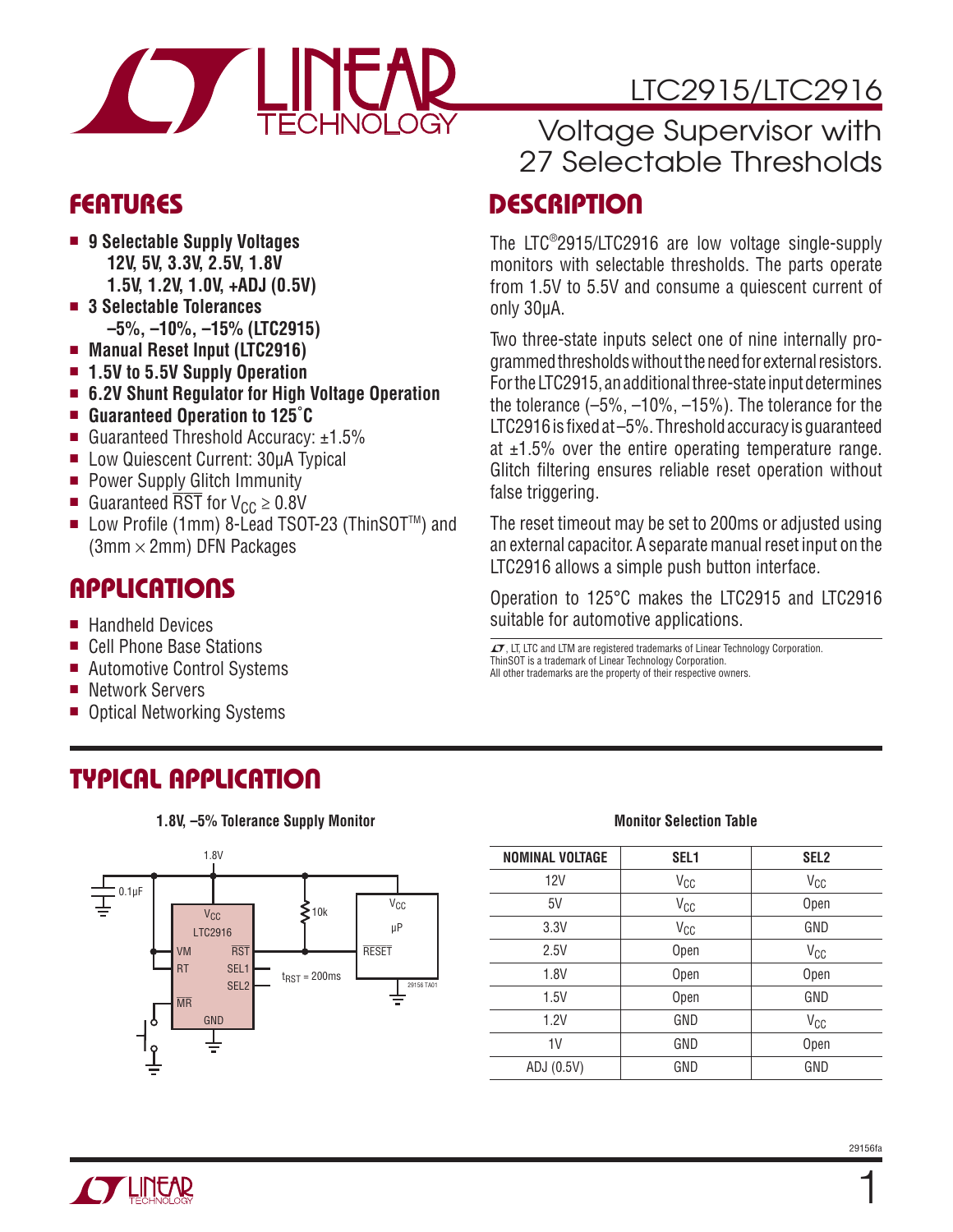### **ABSOLUTE MAXIMUM RATINGS (Notes 1, 2)**

| <b>Terminal Voltages</b>                |  |
|-----------------------------------------|--|
|                                         |  |
| SEL1, SEL2, TOL, MR, RST  -0.3V to 7.5V |  |
|                                         |  |
|                                         |  |
| <b>Terminal Currents</b>                |  |
|                                         |  |

Operating Temperature Range

| Storage Temperature Range -65°C to 150°C       |  |
|------------------------------------------------|--|
| TS8 Lead Temperature (Soldering, 10 sec) 300°C |  |
|                                                |  |

## **PIN CONFIGURATION**



# **ORDER INFORMATION**

| <b>LEAD FREE FINISH</b> | <b>TAPE AND REEL</b> | <b>PART MARKING*</b> | <b>PACKAGE DESCRIPTION</b>            | <b>TEMPERATURE RANGE</b>            |
|-------------------------|----------------------|----------------------|---------------------------------------|-------------------------------------|
| LTC2915CTS8-1#PBF       | LTC2915CTS8-1#TRPBF  | <b>LTCVQ</b>         | 8-Lead TSOT-23                        | $0^{\circ}$ C to $70^{\circ}$ C     |
| LTC2915ITS8-1#PBF       | LTC2915ITS8-1#TRPBF  | <b>LTCVQ</b>         | 8-Lead TSOT-23                        | $-40^{\circ}$ C to 85 $^{\circ}$ C  |
| LTC2915HTS8-1#PBF       | LTC2915HTS8-1#TRPBF  | <b>LTCVQ</b>         | 8-Lead TSOT-23                        | $-40^{\circ}$ C to 125 $^{\circ}$ C |
| LTC2915CDDB-1#PBF       | LTC2915CDDB-1#TRPBF  | LCVR                 | 8-Lead (3mm $\times$ 2mm) Plastic DFN | $0^{\circ}$ C to 70 $^{\circ}$ C    |
| LTC2915IDDB-1#PBF       | LTC2915IDDB-1#TRPBF  | <b>LCVR</b>          | 8-Lead (3mm × 2mm) Plastic DFN        | $-40^{\circ}$ C to 85 $^{\circ}$ C  |
| LTC2915HDDB-1#PBF       | LTC2915HDDB-1#TRPBF  | <b>LCVR</b>          | 8-Lead (3mm × 2mm) Plastic DFN        | $-40^{\circ}$ C to 125 $^{\circ}$ C |
| <b>LEAD FREE FINISH</b> | <b>TAPE AND REEL</b> | <b>PART MARKING*</b> | <b>PACKAGE DESCRIPTION</b>            | <b>TEMPERATURE RANGE</b>            |
| LTC2916CTS8-1#PBF       | LTC2916CTS8-1#TRPBF  | <b>LTDCW</b>         | 8-Lead TSOT-23                        | $0^{\circ}$ C to 70 $^{\circ}$ C    |
| ITC2916ITS8-1#PBF       | LTC2916ITS8-1#TRPBF  | <b>LTDCW</b>         | 8-Lead TSOT-23                        | $-40^{\circ}$ C to 85 $^{\circ}$ C  |
| LTC2916HTS8-1#PBF       | LTC2916HTS8-1#TRPBF  | <b>LTDCW</b>         | 8-Lead TSOT-23                        | $-40^{\circ}$ C to 125 $^{\circ}$ C |
| LTC2916CDDB-1#PBF       | LTC2916CDDB-1#TRPBF  | <b>LDCX</b>          | 8-Lead (3mm × 2mm) Plastic DFN        | $0^{\circ}$ C to 70 $^{\circ}$ C    |
| LTC2916IDDB-1#PBF       | LTC2916IDDB-1#TRPBF  | <b>LDCX</b>          | 8-Lead (3mm × 2mm) Plastic DFN        | $-40^{\circ}$ C to 85 $^{\circ}$ C  |
| LTC2916HDDB-1#PBF       | LTC2916HDDB-1#TRPBF  | <b>LDCX</b>          | 8-Lead (3mm × 2mm) Plastic DFN        | $-40^{\circ}$ C to 125 $^{\circ}$ C |

Consult LTC Marketing for parts specified with wider operating temperature ranges. \*The temperature grade is identified by a label on the shipping container. Consult LTC Marketing for information on non-standard lead based finish parts.

For more information on lead free part marking, go to: http://www.linear.com/leadfree/

For more information on tape and reel specifications, go to: http://www.linear.com/tapeandreel/

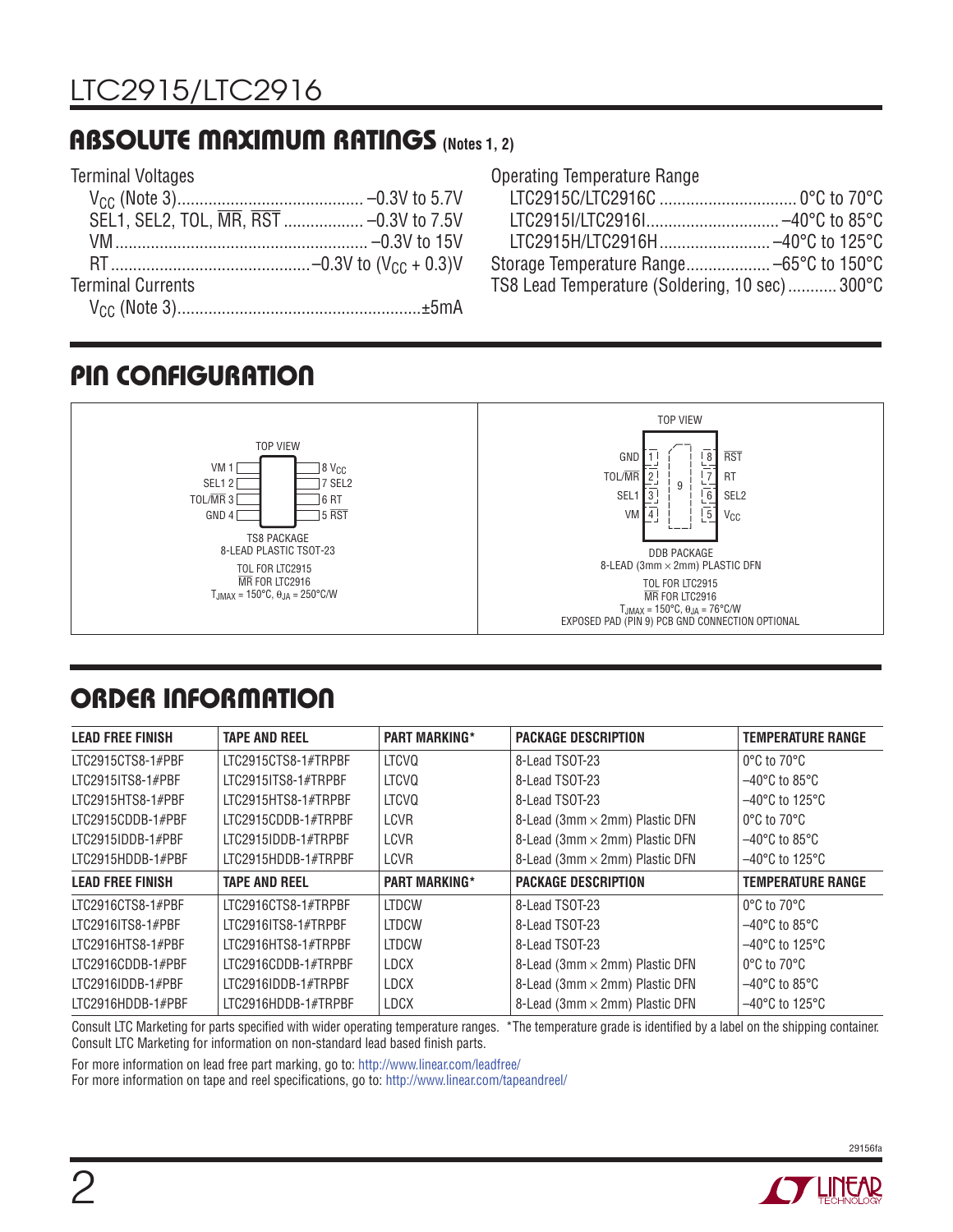### **ELECTRICAL CHARACTERISTICS** The  $\bullet$  denotes the specifications which apply over the full operating

temperature range, otherwise specifications are at T<sub>A</sub> = 25°C. V<sub>CC</sub> = 2.5V, unless otherwise noted. (Note 2)

| <b>SYMBOL</b>             | <b>PARAMETER</b>                                                                                     | <b>CONDITIONS</b>                                                                                                                       |                | MIN                     | <b>TYP</b>              | <b>MAX</b>              | <b>UNITS</b>                    |
|---------------------------|------------------------------------------------------------------------------------------------------|-----------------------------------------------------------------------------------------------------------------------------------------|----------------|-------------------------|-------------------------|-------------------------|---------------------------------|
| V <sub>CC(MIN)</sub>      | Supply Voltage for Guaranteed RST Low                                                                | <b>RST Driven Low</b>                                                                                                                   | $\bullet$      | 0.8                     |                         |                         | $\vee$                          |
| V <sub>CC(UVLO)</sub>     | Supply Undervoltage Lockout                                                                          |                                                                                                                                         |                |                         |                         | 1.5                     | V                               |
| V <sub>CC(SHUNT)</sub>    | <b>Shunt Regulation Voltage</b>                                                                      | $I_{VCC} = 0.5mA$                                                                                                                       |                | 5.7                     | 6.2                     | 7.0                     | $\vee$                          |
| Icc                       | V <sub>CC</sub> Pin Current                                                                          | SEL1, SEL2, TOL, $\overline{\text{MR}}$ = Open<br>SEL1, SEL2, TOL = GND (LTC2915)<br>$\overline{\text{MR}}$ = V <sub>CC</sub> (LTC2916) |                |                         | 30<br>45                | 50<br>80                | μA<br>μA                        |
| <b>Monitor Input (VM)</b> |                                                                                                      |                                                                                                                                         |                |                         |                         |                         |                                 |
| V <sub>MT120</sub>        | 12V, 5% Reset Threshold<br>12V, 10% Reset Threshold<br>12V, 15% Reset Threshold                      |                                                                                                                                         | ●              | 11.04<br>10.44<br>9.84  | 11.22<br>10.62<br>10.02 | 11.40<br>10.80<br>10.20 | $\vee$<br>V<br>$\mathsf{V}$     |
| V <sub>MT50</sub>         | 5V, 5% Reset Threshold<br>5V, 10% Reset Threshold<br>5V, 15% Reset Threshold                         |                                                                                                                                         | O              | 4.600<br>4.350<br>4.100 | 4.675<br>4.425<br>4.175 | 4.750<br>4.500<br>4.250 | $\vee$<br>$\vee$<br>$\vee$      |
| V <sub>MT33</sub>         | 3.3V, 5% Reset Threshold<br>3.3V, 10% Reset Threshold<br>3.3V, 15% Reset Threshold                   |                                                                                                                                         | 0              | 3.036<br>2.871<br>2.706 | 3.086<br>2.921<br>2.756 | 3.135<br>2.970<br>2.805 | V<br>$\vee$<br>V                |
| V <sub>MT25</sub>         | 2.5V, 5% Reset Threshold<br>2.5V, 10% Reset Threshold<br>2.5V, 15% Reset Threshold                   |                                                                                                                                         | ●              | 2.300<br>2.175<br>2.050 | 2.338<br>2.213<br>2.088 | 2.375<br>2.250<br>2.125 | $\vee$<br>V<br>V                |
| V <sub>MT18</sub>         | 1.8V, 5% Reset Threshold<br>1.8V, 10% Reset Threshold<br>1.8V, 15% Reset Threshold                   |                                                                                                                                         | ●<br>O         | 1.656<br>1.566<br>1.476 | 1.683<br>1.593<br>1.503 | 1.710<br>1.620<br>1.530 | $\vee$<br>V<br>$\vee$           |
| V <sub>MT15</sub>         | 1.5V, 5% Reset Threshold<br>1.5V, 10% Reset Threshold<br>1.5V, 15% Reset Threshold                   |                                                                                                                                         | 0<br>O         | 1.380<br>1.305<br>1.230 | 1.403<br>1.328<br>1.253 | 1.425<br>1.350<br>1.275 | $\vee$<br>$\vee$<br>$\vee$      |
| V <sub>MT12</sub>         | 1.2V, 5% Reset Threshold<br>1.2V, 10% Reset Threshold<br>1.2V, 15% Reset Threshold                   |                                                                                                                                         | ●              | 1.104<br>1.044<br>0.984 | 1.122<br>1.062<br>1.002 | 1.140<br>1.080<br>1.020 | $\mathsf V$<br>$\vee$<br>$\vee$ |
| V <sub>MT10</sub>         | 1V, 5% Reset Threshold<br>1V, 10% Reset Threshold<br>1V, 15% Reset Threshold                         |                                                                                                                                         | $\bullet$<br>● | 0.920<br>0.870<br>0.820 | 0.935<br>0.885<br>0.835 | 0.950<br>0.900<br>0.850 | $\vee$<br>V<br>V                |
| V <sub>MTADJ</sub>        | ADJ (0.5V), 5% Reset Threshold<br>ADJ (0.5V), 10% Reset Threshold<br>ADJ (0.5V), 15% Reset Threshold |                                                                                                                                         | ●              | 460.0<br>435.0<br>410.0 | 467.5<br>442.5<br>417.5 | 475.0<br>450.0<br>425.0 | mV<br>mV<br>mV                  |
| R <sub>VM</sub>           | VM Input Impedance (Note 4)                                                                          | <b>Fixed Threshold Modes</b>                                                                                                            |                | 0.5                     |                         | 8                       | $M\Omega$                       |
| VM(ADJ)                   | <b>ADJ Input Current</b>                                                                             | $VM = 0.5V$                                                                                                                             |                |                         |                         | $\pm 15$                | nA                              |
|                           | Three-State Inputs (SEL1, SEL2), (TOL, LTC2915)                                                      |                                                                                                                                         |                |                         |                         |                         |                                 |
| V <sub>TPIN, LOW</sub>    | Low Level Input Voltage                                                                              |                                                                                                                                         | $\bullet$      |                         |                         | 0.5                     | $\vee$                          |
| V <sub>TPIN, HIGH</sub>   | High Level Input Voltage                                                                             |                                                                                                                                         | ●              | 1.4                     |                         |                         | $\vee$                          |
| V <sub>TPIN,Z</sub>       | Pin Voltage when Open                                                                                | $ITPIN = 0µA$                                                                                                                           |                |                         | 0.9                     |                         | $\vee$                          |
| I <sub>TPIN,Z</sub>       | Allowable Leakage in Open State                                                                      |                                                                                                                                         | $\bullet$      |                         |                         | ±5                      | μA                              |
| TPIN, H/L                 | Pin Input Current                                                                                    | $V_{TPIN} = 0V, V_{CC}$                                                                                                                 |                |                         |                         | ±20                     | μA                              |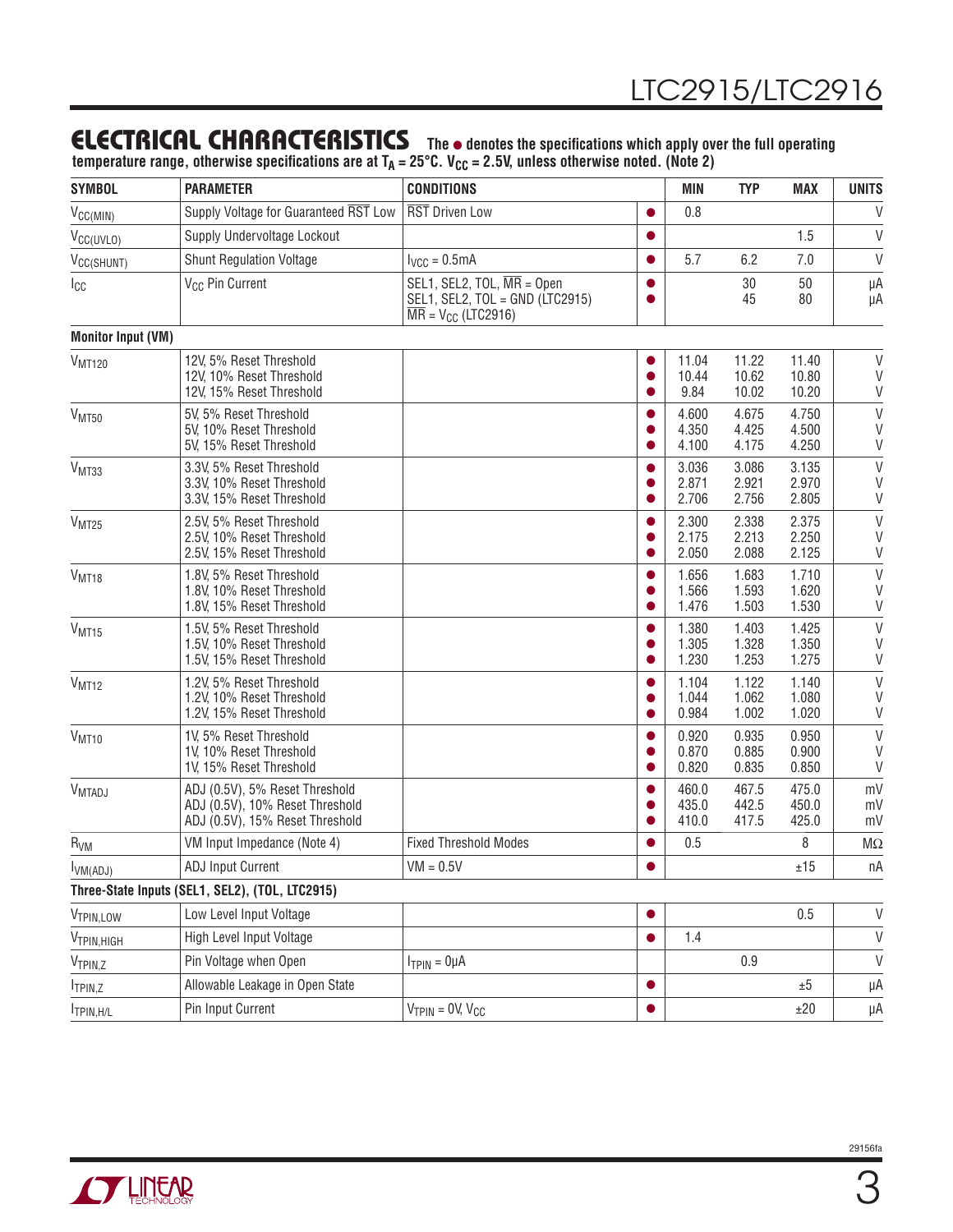### **ELECTRICAL CHARACTERISTICS** The  $\bullet$  denotes the specifications which apply over the full operating

temperature range, otherwise specifications are at T<sub>A</sub> = 25°C. V<sub>CC</sub> = 2.5V, unless otherwise noted. (Note 2)

| <b>SYMBOL</b>                               | <b>PARAMETER</b>                           | <b>CONDITIONS</b>                                                                                               |   | MIN                | <b>TYP</b>           | <b>MAX</b>         | <b>UNITS</b>     |
|---------------------------------------------|--------------------------------------------|-----------------------------------------------------------------------------------------------------------------|---|--------------------|----------------------|--------------------|------------------|
| <b>Reset Timer Control (RT)</b>             |                                            |                                                                                                                 |   |                    |                      |                    |                  |
| $I_{\text{RT}(UP)}$                         | RT Pull-Up Current                         | $V_{\text{RT}} = 0.25V$                                                                                         |   | $-2$               | $-3$                 | $-4$               | μA               |
| RT(DOWN)                                    | <b>RT Pull-Down Current</b>                | $V_{\text{RT}} = 1.1 V$                                                                                         |   | $\overline{2}$     | 3                    | 4                  | μA               |
| $I_{\text{RT}(INT)}$                        | Internal RT V <sub>CC</sub> Detect Current | $V_{\text{RT}} = V_{\text{CC}}$                                                                                 |   |                    |                      | 8                  | μA               |
| $V_{\mathsf{RT}(\mathsf{INT},\mathsf{LH})}$ | <b>RT</b> Internal Timer Threshold         | $V_{RT}$ Rising, Referenced to $V_{CC}$                                                                         |   | $-100$             | $-160$               | $-300$             | mV               |
| <b>Reset Output (RST)</b>                   |                                            |                                                                                                                 |   |                    |                      |                    |                  |
| $t_{RST(INT)}$                              | Internal Reset Timeout Period              | $V_{RT} = V_{CC}$                                                                                               | ● | 150                | 200                  | 260                | ms               |
| $t_{RST(EXT)}$                              | Adjustable Reset Timeout Period            | $C_{\text{RT}} = 2.2nF$                                                                                         |   | 16                 | 20                   | 25                 | ms               |
| t <sub>UV</sub>                             | VM Undervoltage Detect to RST<br>Asserted  | VM Less Than Reset Threshold<br>V <sub>MTX</sub> by More Than 5%                                                |   | 10                 | 80                   | 150                | μs               |
| $V_{OL}$                                    | Output Voltage Low RST                     | $V_{CC}$ = 3.3V, $I_{RST}$ = 2.5mA<br>$V_{CC}$ = 1V, $I_{RST}$ = 100µA<br>$V_{CC} = 0.8V$ , $I_{RST} = 15\mu A$ |   |                    | 0.15<br>0.15<br>0.05 | 0.4<br>0.3<br>0.2  | V<br>$\vee$<br>V |
| I <sub>OH(RST)</sub>                        | RST Output Voltage High Leakage            | $\overline{\text{RST}} = \text{V}_{\text{CC}}$                                                                  |   |                    |                      | ±1                 | μA               |
|                                             | <b>Manual Reset Input (LTC2916)</b>        |                                                                                                                 |   |                    |                      |                    |                  |
| $V_{IL}$                                    | Input Low Voltage                          |                                                                                                                 |   |                    |                      | $0.2 \cdot V_{CC}$ | $\vee$           |
| $V_{\text{IH}}$                             | Input High Voltage                         |                                                                                                                 |   | $0.8 \cdot V_{CC}$ |                      |                    | $\vee$           |
| $R_{PU}$                                    | Pull Up Resistance                         |                                                                                                                 |   | 50                 | 100                  | 150                | kΩ               |
| t <sub>PW</sub>                             | Pulsewidth                                 |                                                                                                                 |   | 250                |                      |                    | ns               |

**Note 1:** Stresses beyond those listed under Absolute Maximum Ratings may cause permanent damage to the device. Exposure to any Absolute Maximum Rating condition for extended periods may affect device reliability and lifetime.

**Note 2:** All currents into pins are positive; all voltages are referenced to

**Note 3:** V<sub>CC</sub> maximum pin voltage is limited by input current. Since the  $V_{CC}$  pin has an internal 6.2V shunt regulator, a low impedance supply which exceeds 5.7V may exceed the rated terminal current. Operation from higher voltage supplies requires a series dropping resistor. See Applications Information.

**Note 4:** Input impedance is dependent on the configuration of the SEL pins.

# **TIMING DIAGRAM**

GND unless otherwise noted.





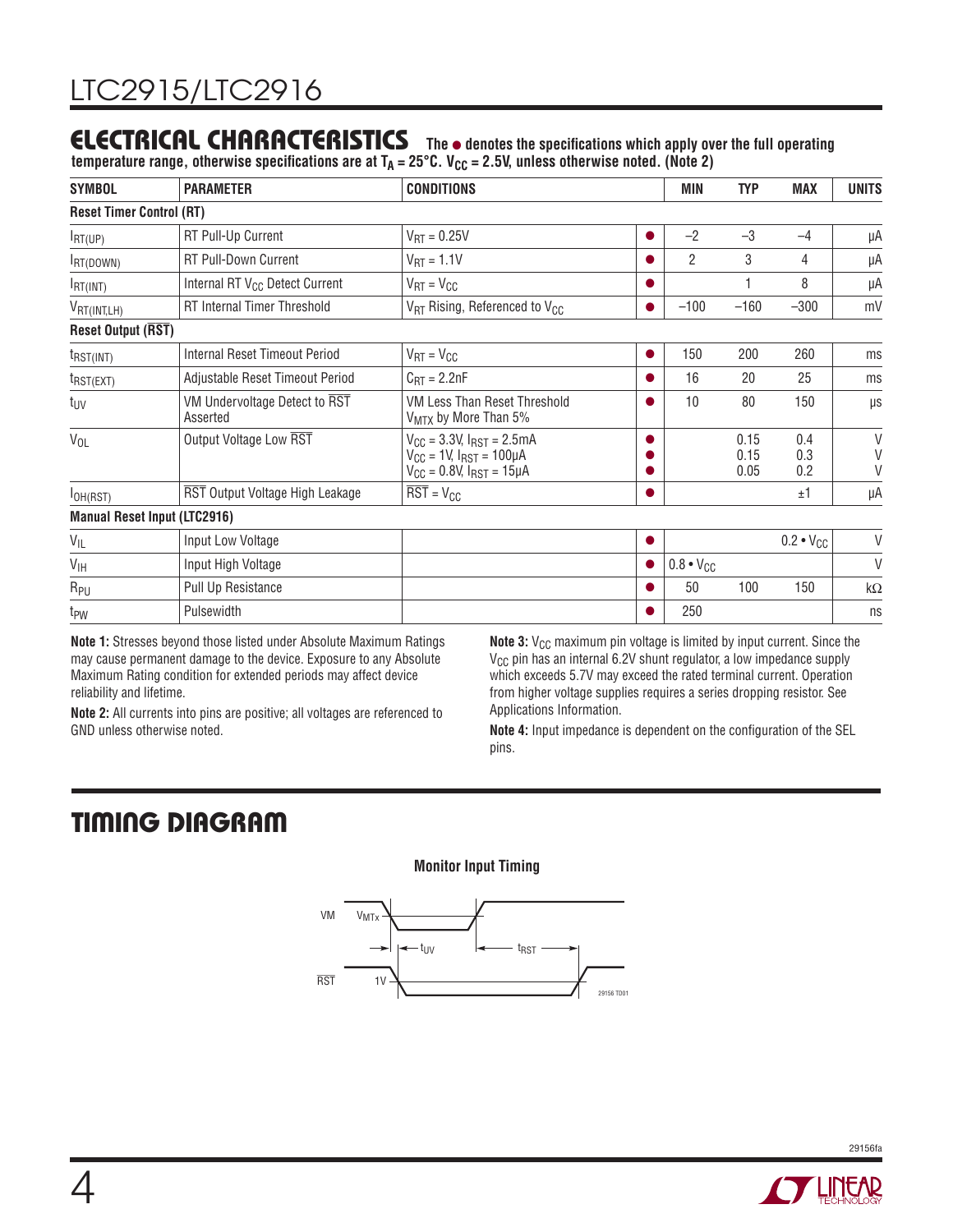### **TYPICAL PERFORMANCE CHARACTERISTICS** T<sub>A</sub> = 25°C unless otherwise noted.





#### **Allowable Glitch Duration vs Magnitude**



**Internal Reset Timeout Period vs Temperature**





**Shunt Regulation Voltage vs Temperature**



**Shunt Regulation Voltage vs Supply Current**



**RST** Output Voltage vs V<sub>CC</sub> **RST** Pull-Down Current vs V<sub>CC</sub> **RST** V<sub>OL</sub> vs I<sub>RST</sub>





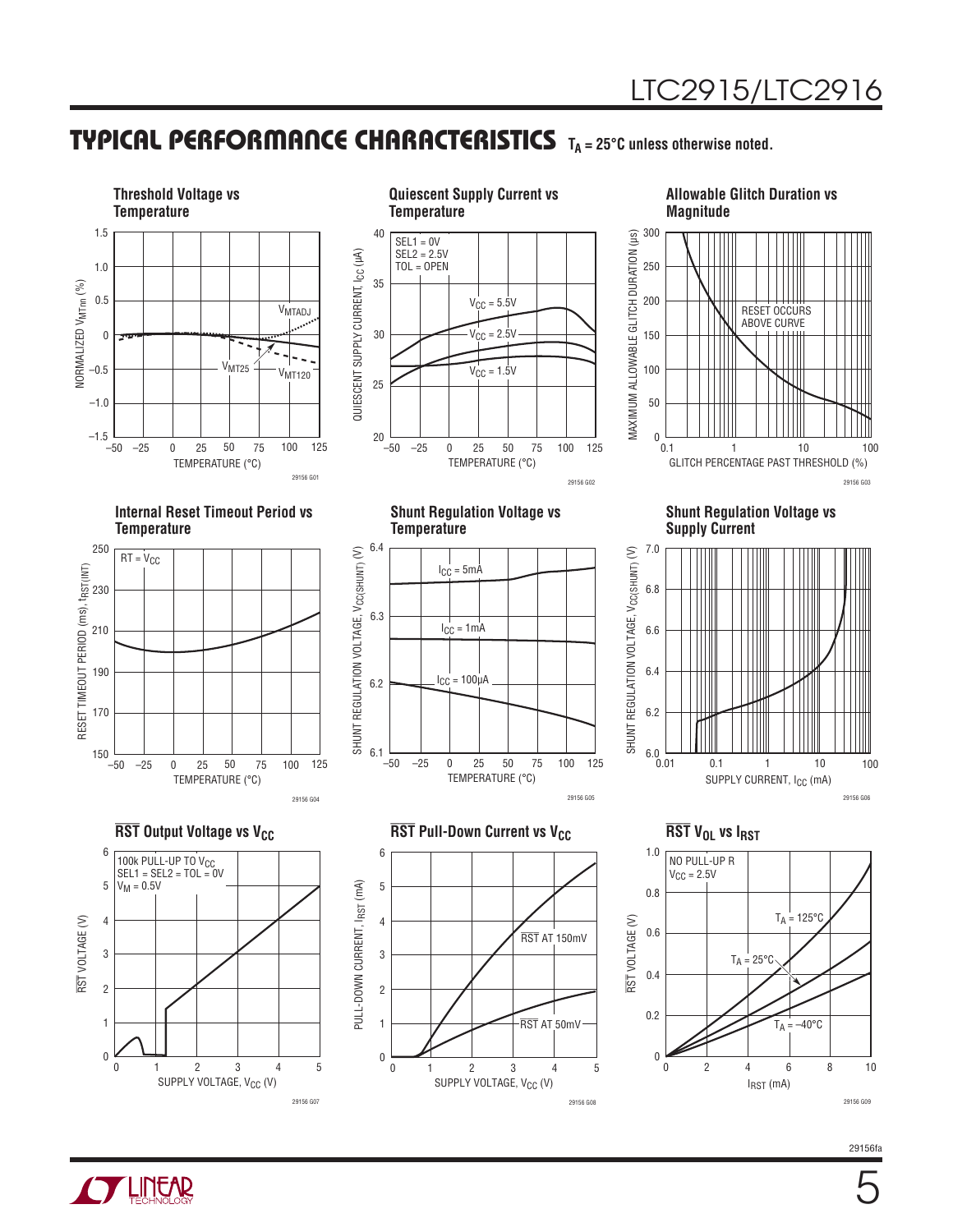### **PIN FUNCTIONS (TSOT/DFN)**

**GND (Pin 4/Pin 1):** Device Ground.

**MR** (Pin 3/Pin 2) (LTC2916 only): Manual Reset Input (Active Low). A low level on the MR input causes the part to issue a reset, which is released one reset timeout after the input goes high. The pin has an internal 100k pull-up to  $V_{CC}$ , and thus may interface directly to a momentary pushbutton. Leave open if unused.

**RST (Pin 5/Pin 8):** Open Drain RST Output. Asserts low when VM is below the threshold selected by SEL1, SEL2 and TOL input pins. Held low for an adjustable timeout after VM input is above threshold.

**RT (Pin 6/Pin 7):** Reset Timeout Control Pin. Attach an external Capacitor  $(C_{RT})$  to GND to set a reset timeout of 9ms/nF. Floating RT generates a reset timeout of approximately 400 $\mu$ s. Tie RT to V<sub>CC</sub> to generate a reset timeout of approximately 200ms.

**SEL1, SEL2 (Pins 2, 7/Pins 3, 6):** Monitor Voltage Select Three-State Inputs. SEL1 and SEL2 control the nominal threshold voltage that VM is set to monitor. Connect to  $V_{CC}$ , GND or leave unconnected in open state. (See Table 1).

**TOL (Pin 3/Pin 2) (LTC2915 only):** Three-State Input for Supply Tolerance Selection (–5%, –10% or –15%). Controls the tolerance band at which the VM supply is monitored. Connect to  $V_{CC}$ , GND, or leave unconnected in open state. (See Table 2).

**V<sub>CC</sub>** (Pin 8/Pin 5): Power Supply Input. Bypass this pin to ground with a 0.1μF ceramic capacitor. A minimum of 1.5V on  $V_{CC}$  ensures that the part is out of under voltage lockout and that the voltage thresholds are accurate. Operates as a direct supply input for voltages up to 5.5V. Operates as a shunt regulator for supply voltages greater than 5.7V and should have a resistor between this pin and the supply to limit  $V_{CC}$  input current to no greater than 5mA. When used without a current-limiting resistor, pin voltage must not exceed 5.7V.

**VM (Pin 1/Pin 4):** Voltage Monitor Input to RST Comparator. SEL1, SEL2 and TOL inputs select the exact threshold that asserts the RST output.

**Exposed Pad (Pin 9, DFN Only):** Exposed Pad may be left open or connected to device ground.



# **BLOCK DIAGRAM**

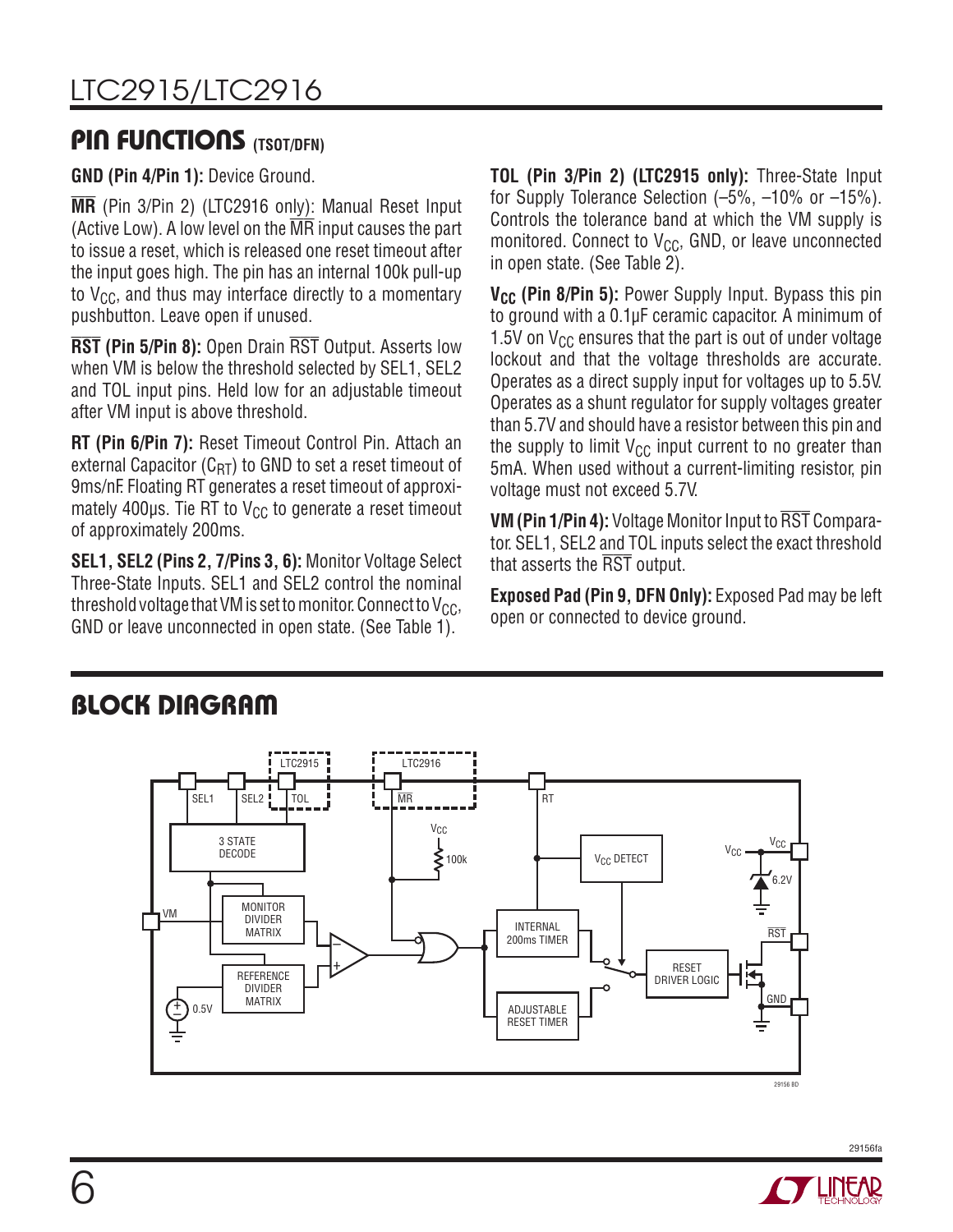## **APPLICATIONS INFORMATION**

#### **Supply Monitoring**

The LTC2915/LTC2916 are low voltage single supply monitors with selectable thresholds. Two three-state inputs select one of nine internally programmed thresholds. For the LTC2915, a third three-state input selects the tolerance at which the supply connected to the VM pin is monitored (–5%, –10%, –15%). The tolerance for the LTC2916 is fixed at  $-5\%$ . Threshold accuracy is guaranteed at  $\pm 1.5\%$ over the entire operating temperature range.

The LTC2915/LTC2916 asserts the RST output low when VM is below the programmed threshold, and for a reset timeout  $(t_{RST})$  after VM goes above the threshold. The reset timeout can be configured to use an internal timer with no external components, or an adjusted timer programmed by placing an external capacitor from RT to ground.

#### **Power-Up**

 $V_{CC}$  powers the drive circuits for the RST pin. Therefore, as soon as  $V_{\text{CC}}$  reaches 0.8V during power up, the  $\overline{\text{RST}}$ output asserts low.

Until  $V_{CC}$  reaches the undervoltage lockout threshold (guaranteed less than  $1.5V$ ),  $\overline{RST}$  is held low regardless of the state of VM.

Once  $V_{CC}$  is above the under voltage lockout threshold and VM is above the programmed threshold, the reset timer is started. After the reset timeout  $(t_{RST})$ , the open drain pull-down releases RST and the external pull-up resistor pulls high.

#### **Power-Down**

On power-down, once VM drops below its threshold or  $V_{CC}$  drops below the undervoltage lockout,  $\overline{RST}$  asserts logic low.

#### **Monitor Threshold Control**

The monitor threshold on the VM pin is controlled by the SEL1, SEL2 and TOL three-state pins. The SEL1 and SEL2 pins select one of nine preset nominal voltages (including one externally adjustable threshold) as shown in Table 1.

The SEL1 and SEL2 three-state input pins should be connected to GND,  $V_{CC}$  or left unconnected during normal operation. Note that when left unconnected, the maximum leakage allowable from the pin to either GND or  $V_{CC}$  is  $±5\mu$ A.

The tolerance at which the monitored supply is measured is set by the TOL pin (LTC2915 only), as shown in Table 2. If desired (e.g. for margining purposes), the TOL pin may be driven by a three-state buffer. That three-state buffer must have a  $V_{\text{O}1}$  and  $V_{\text{OH}}$  which meet the  $V_{\text{II}}$  and  $V_{\text{IH}}$  of the TOL pin specified in the Electrical Characteristics, and maintain less than 5μA of leakage in the open state.

#### **Threshold Accuracy**

The trip threshold for VM is selected by configuring the three-state input pins. When using the adjustable input, an external resistive divider sets the trip threshold, allowing the user complete control over the trip point. Selection of this trip voltage is crucial to the reliability of the system.

#### **Table 1. Voltage Threshold Settings**

| <b>NOMINAL VOLTAGE</b> | SEL <sub>1</sub> | SEL <sub>2</sub> |
|------------------------|------------------|------------------|
| 12V                    | $V_{CC}$         | $V_{CC}$         |
| 5V                     | $V_{CC}$         | Open             |
| 3.3V                   | $V_{CC}$         | GND              |
| 2.5V                   | Open             | $V_{CC}$         |
| 1.8V                   | Open             | Open             |
| $1.5V^*$               | Open             | GND              |
| $1.2V^*$               | GND              | $V_{CC}$         |
| $1 V^*$                | GND              | Open             |
| ADJ* (0.5V)            | GND              | GND              |

\*Require a separate supply for  $V_{CC}$ 

#### **Table 2. System Voltage Tolerance Settings**

| <b>TOLERANCE</b> | <b>TOL</b> |
|------------------|------------|
| $-5%$            | $V_{CC}$   |
| $-10%$           | Open       |
| $-15%$           | GND        |



7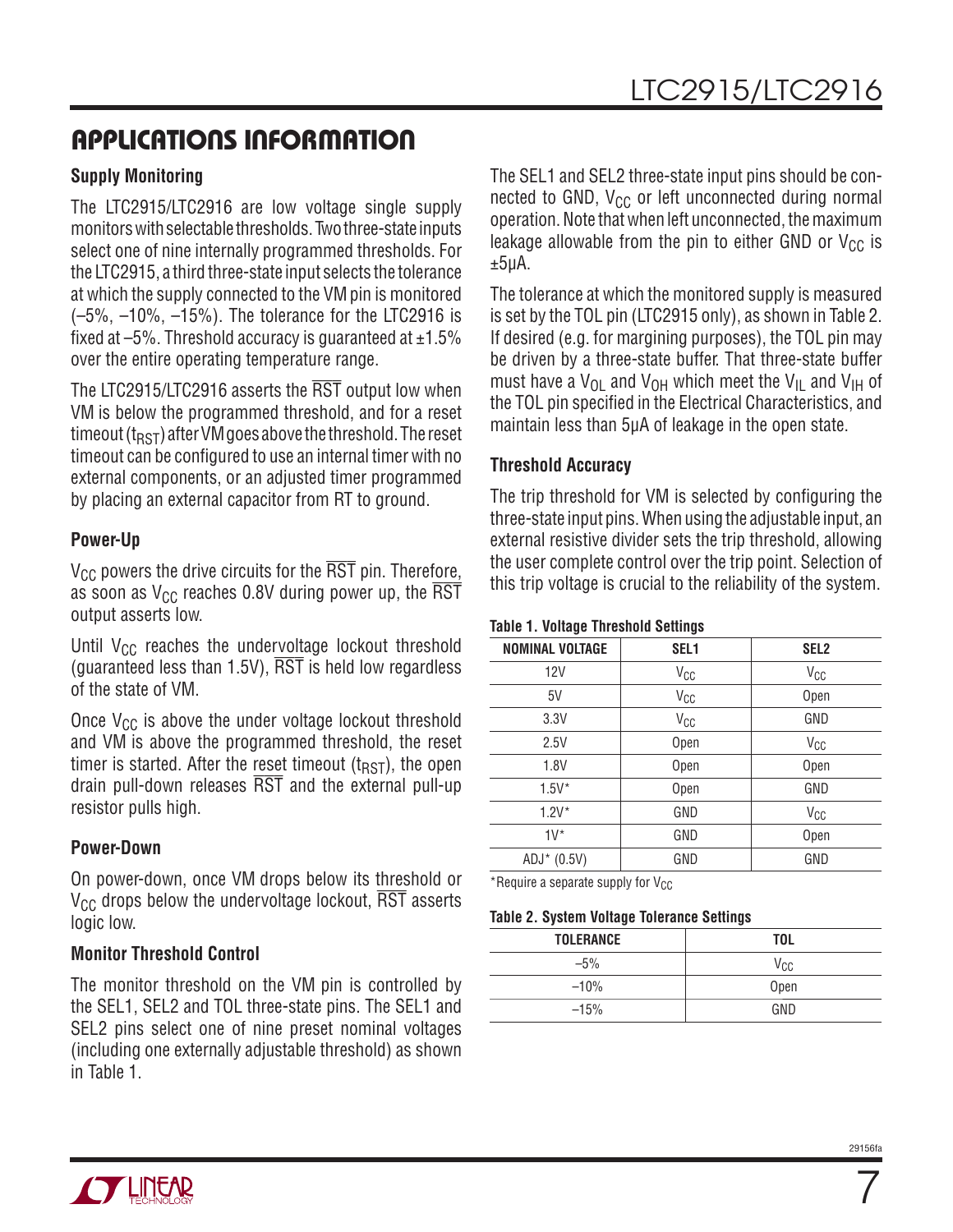# LTC2915/LTC2916

# **APPLICATIONS INFORMATION**

Any power supply has some tolerance band within which it is expected to operate (e.g.  $5V±10%$ ). It is generally undesirable that a supervisor issue a reset when the power supply is inside this tolerance band. Such a "nuisance" reset reduces reliability by preventing the system from functioning under normal conditions.

To prevent nuisance resets, the supervisor threshold must be guaranteed to lie outside the power supply tolerance band. To ensure that the threshold lies outside the power supply tolerance range, the nominal threshold must lie outside that range by the monitor's accuracy specification.

All 27 of the selectable thresholds have the same relative threshold accuracy of  $\pm 1.5\%$  of the programmed nominal input voltage (over the full operating temperature range). Consider the example of monitoring a 5V supply with a 10% tolerance. The nominal threshold internal to the LTC2915 is 11.5% below the 5V input at 4.425V. With  $\pm$ 1.5% accuracy, the trip threshold range is  $4.425V_{\pm}75mV$  over temperature (i.e. 10% to 13% below 5.0V). The monitored system must thus operate reliably down to 4.35V or 13% below 5.0V over temperature.

#### **Glitch Immunity**

The above discussion is concerned only with the DC value of the monitored supply. Real supplies also have relatively high-frequency variation, from sources such as load transients, noise, and pickup. These variations should not be considered by the monitor in determining whether a supply voltage is valid or not. The variations may cause spurious outputs at  $\overline{\text{RST}}$ , particularly if the supply voltage is near its trip threshold.

Two techniques are used to combat spurious reset without sacrificing threshold accuracy. First, the timeout period helps prevent high-frequency variation whose frequency is above 1/  $t_{RST}$  from appearing at the  $\overline{RST}$  output.

When the voltage at VM goes below the threshold, the RST pin asserts low. When the supply recovers past the threshold, the reset timer starts (assuming it is not disabled), and  $\overline{RST}$  does not go high until it finishes. If the supply becomes invalid any time during the timeout period, the timer resets and begins again when the supply next becomes valid.

While the reset timeout is useful at preventing toggling of the reset output in most cases, it is not effective at preventing nuisance resets due to short glitches (due to load transients or other effects) on a valid supply.

To reduce sensitivity to these short glitches, the comparator has additional anti-glitch circuitry. Any transient at the input of the comparator needs to be of sufficient magnitude and duration  $t_{UV}$  before it can change the monitor state.

The combination of the reset timeout and anti-glitch circuitry prevents spurious changes in output state without sacrificing threshold accuracy.

#### **Adjustable Input**

When the monitor threshold is configured as ADJ, the internal comparator input is connected to the pin without a resistive divider, and the pin is high-impedance. Thus, any desired threshold may be chosen by attaching VM to a tap point on an external resistive divider between the monitored supply and ground, as shown in Figure 1.

The reference input of the comparator is controlled by the tolerance pin. The external resistive divider should make the voltage at  $VM = 0.5V$  when the supply is at nominal value. The actual threshold of VM accounts for the supply tolerance of  $\pm 1.5\%$  guaranteed over the full operating temperature range. The resulting tolerances are –6.5%, –11.5%, –16.5% which correspond to 0.468V, 0.443V, 0.418V repectively.



**Figure 1. Setting the Trip Point Using the Adjustable Threshold** 

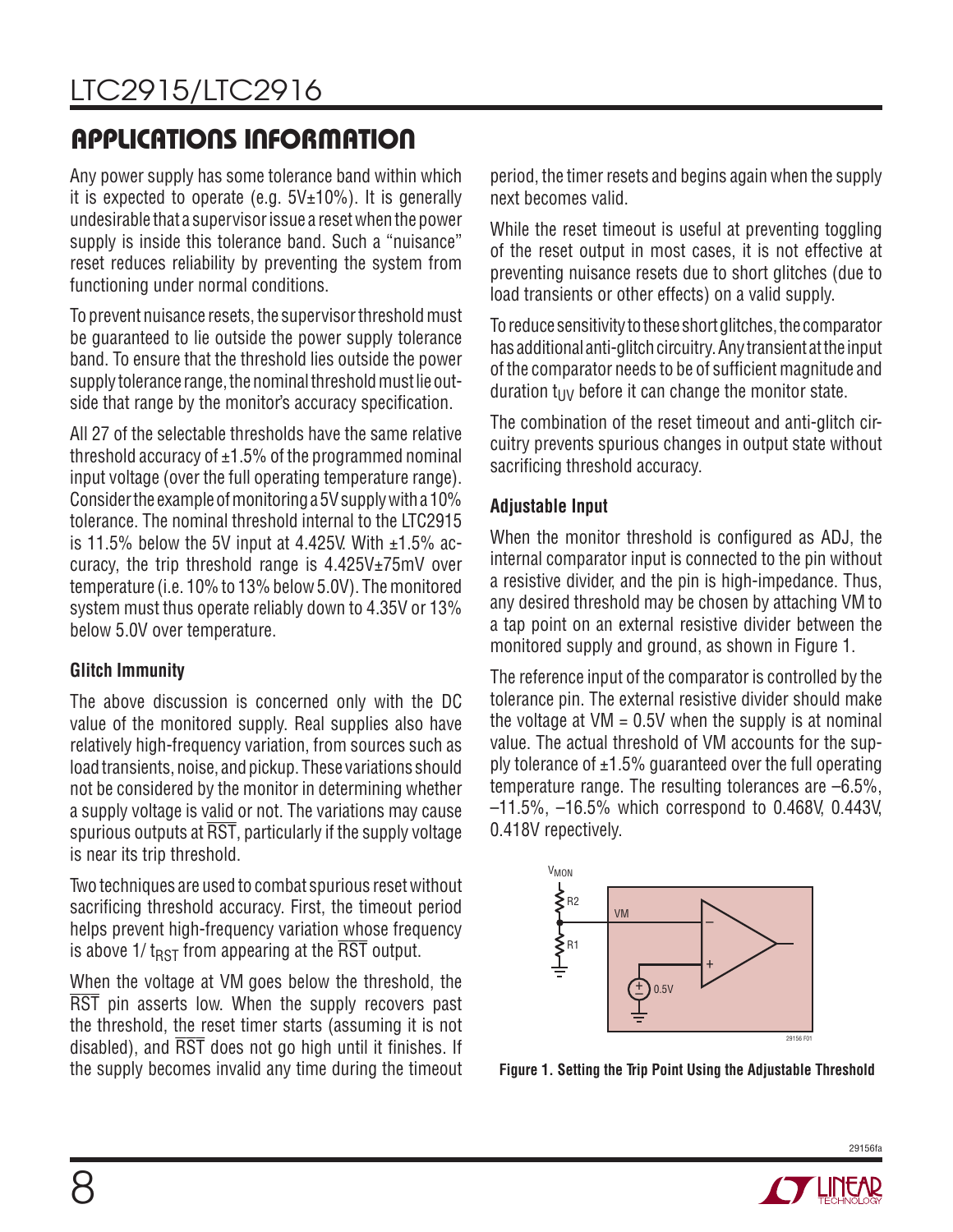# **APPLICATIONS INFORMATION**

Typically, the user will pick a value of R1 based on acceptable current draw. Current used by the resistor divider will be approximately

$$
R1 = \left(\frac{0.5V}{I}\right)
$$

Recommended range of R1 is 1k to 1M. Higher values of resistance exacerbate the degradation of threshold accuracy due to leakage currents.

If the nominal value of the supply being monitored is  $V_{NOM}$ , then

 $R2 = R1(2V_{NOM} - 1)$ 

Resistor tolerances must be taken into account when determining the overall accuracy.

### **Selecting the Reset Timing Capacitor**

The reset timeout period can be set to one of two fixed internal timers or set with a capacitor in order to accommodate a variety of applications. Connecting a capacitor,  $C_{\rm RT}$ , between the RT pin and ground sets the reset timeout period,  $t_{RST}$ . The following formula approximates the value of capacitor needed for a particular timeout:

 $C_{\text{RT}} = t_{\text{RST}} \cdot 110 \text{ [pF/ms]}$ 

For example, using a standard capacitor value of 2.2nF would give 20ms delay.

Figure 2 shows the reset timeout period as a function of the value of the timer capacitor.



**Figure 2. Reset Timeout Period vs RT Capacitance**

Leaving RT open with no external capacitor generates a reset timeout of approximately 400 $\mu$ s. Shorting RT to V<sub>CC</sub> generates a reset timeout of approximately 200ms.

### **RST Output Characteristics**

The DC characteristics of the RST pull-down strength are shown in the Typical Performance Characteristics section. RST is an open-drain pin and thus requires an external pull-up resistor to the logic supply. RST may be pulled above  $V_{CC}$ , providing the voltage limits of the pin are observed.

The open-drain of the RST pin allows for wired-OR connection of several LTC2915/LTC2916s.

As noted in the discussion of power up and power down, the circuits that drive  $\overline{RST}$  are powered by  $V_{CC}$ . During a fault condition,  $V_{CC}$  of at least 1V ensures that  $\overline{\text{RST}}$  pulls low.

### **Manual Reset (LTC2916 Only)**

The LTC2916 includes the MR pin for applications where a manual reset is desired. MR is internally pulled up, allowing it to interface with a push button with no external components required. Asserting  $\overline{\text{MR}}$  low when  $\overline{\text{RST}}$  is high, initiates a reset, resulting in RST being asserted low for the set reset timeout.

### **Shunt Regulator**

The LTC2915 and LTC2916 contain an internal 6.2V shunt regulator on the  $V_{CC}$  pin to allow operation from a high voltage supply. To operate the part from a supply higher than 5.7V, the  $V_{CC}$  pin must have a series resistor,  $R_{CC}$ , to the supply. This resistor should be sized according to the following equation:

$$
\frac{V_{S(MAX)} - 5.7V}{5mA} \leq R_{CC} \leq \frac{V_{S(MIN)} - 7V}{250\mu A}
$$

where  $V_{\text{S(MIN)}}$  and  $V_{\text{S(MAX)}}$  are the operating minimum and maximum of the supply.

As an example, consider operation from an automobile battery which might dip as low as 10V or spike to 60V. We must then pick a resistance between 10.86k and 12k.

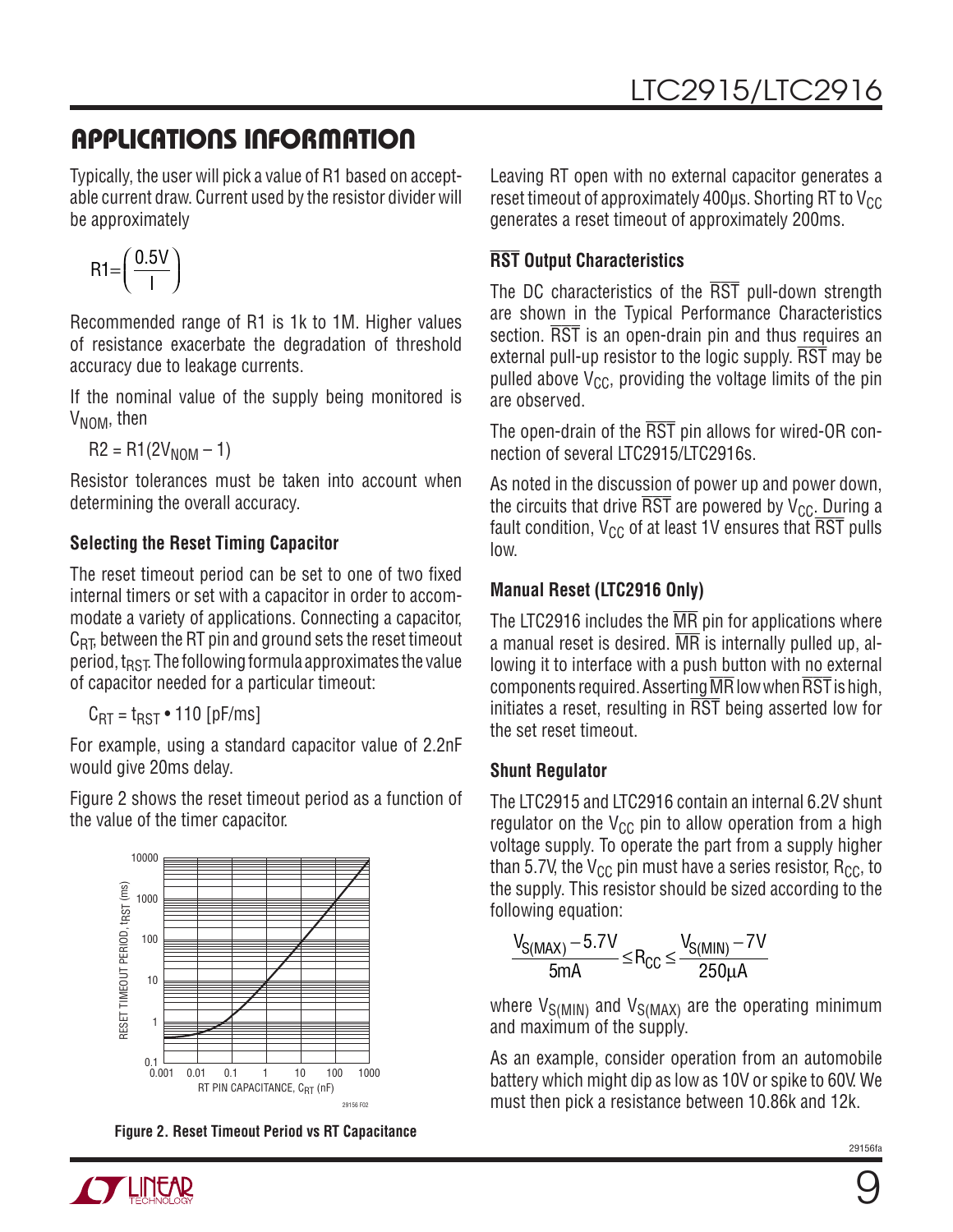## **TYPICAL APPLICATIONS**

**12V Supply Monitor Powered from 12V, Utilizing Internal Shunt Regulator with 3.3V Logic Out**



**9V, –15% Tolerance Supply Monitor with 3.3V Logic Out 1V, –15% Tolerance Supply Monitor with 90ms Timeout**



**1.8V, –5% Supply Monitor with Manual Reset**



\*OPTIONAL RESISTOR RECOMMENDED TO EXTEND ESD TOLERANCE

**5V, –10% Tolerance Supply Monitor with 200ms Internal Reset Timeout**





**1.5V Supply Monitor with Tolerance Control for Margining, –5% Operation with –15% Margining**



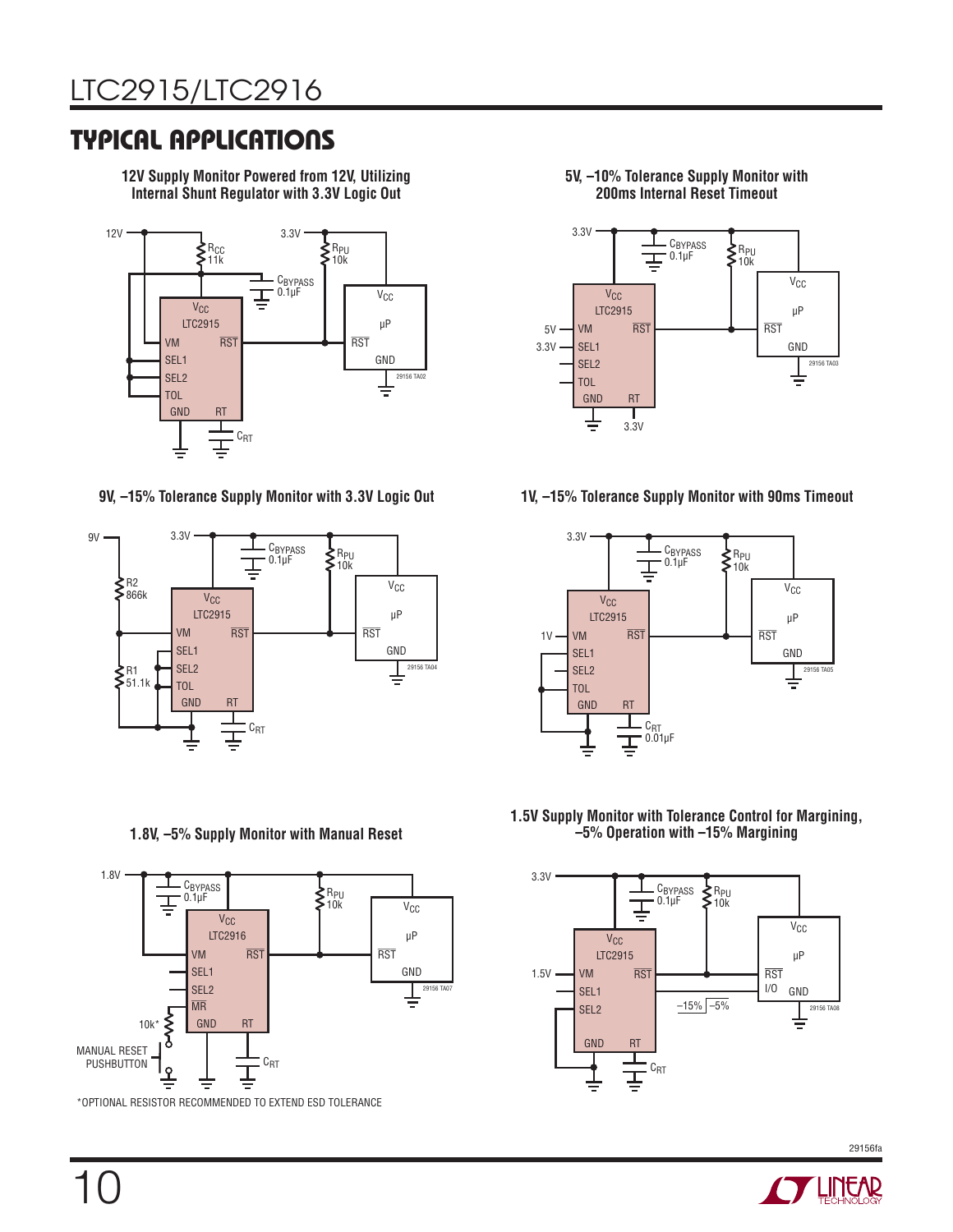### **PACKAGE DESCRIPTION**



**TS8 Package 8-Lead Plastic TSOT-23** (Reference LTC DWG # 05-08-1637)



NOTE:

1. DRAWING CONFORMS TO VERSION (WECD-1) IN JEDEC PACKAGE OUTLINE M0-229 2. DRAWING NOT TO SCALE

3. ALL DIMENSIONS ARE IN MILLIMETERS

4. DIMENSIONS OF EXPOSED PAD ON BOTTOM OF PACKAGE DO NOT INCLUDE

MOLD FLASH. MOLD FLASH, IF PRESENT, SHALL NOT EXCEED 0.15mm ON ANY SIDE

5. EXPOSED PAD SHALL BE SOLDER PLATED

6. SHADED AREA IS ONLY A REFERENCE FOR PIN 1 LOCATION ON THE TOP AND BOTTOM OF PACKAGE



Information furnished by Linear Technology Corporation is believed to be accurate and reliable. However, no responsibility is assumed for its use. Linear Technology Corporation makes no representation that the interconnection of its circuits as described herein will not infringe on existing patent rights. 11